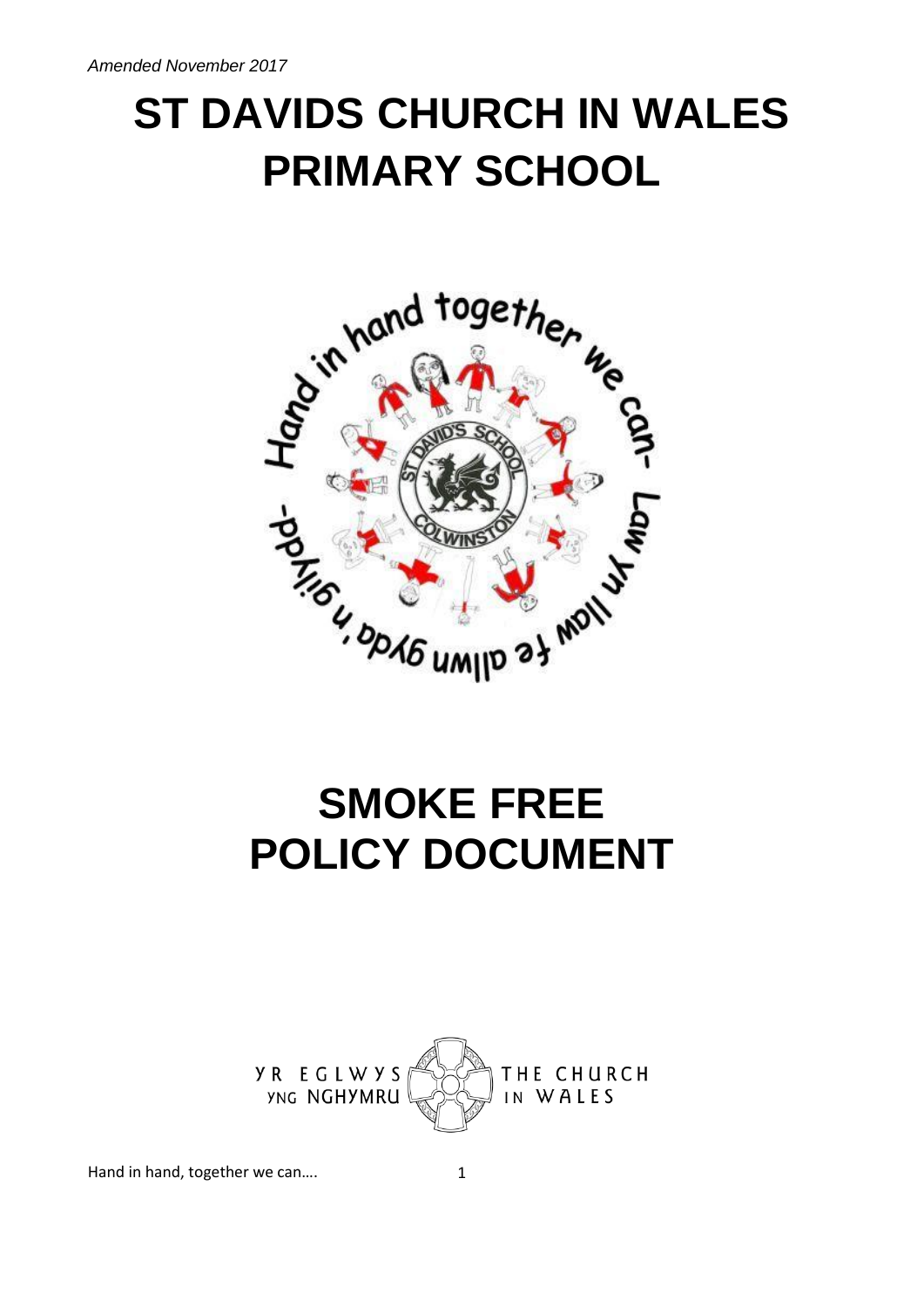## **1. Introduction**

Smoking is the single most preventable cause of premature death and ill health in our society.

Second hand smoking, breathing in other people's tobacco smoke, has been shown to cause serious illnesses in non-smokers. It also has a negative effect on those who suffer from conditions such as asthma.

There is considerable evidence regarding the impact of smoking behaviours on children. Children need to receive consistent messages and require nonsmoking role models if they are to recognise smoke free as the norm.

St David's CIW Primary School aims to provide a safe working and learning environment for both pupils and staff. The whole school supports a smoke free policy.

This reinforces our commitment to the Vale Healthy Schools Scheme's ethos of adopting a whole school approach to smoking issues and reinforcing messages learnt in the classroom.

This policy has been formed after consultation with staff, pupils, parents, Vale advisory staff and health professionals. It is created in accordance with the Welsh Government legislation and supports the Wales strategy for tackling substance misuse in helping children and young people resist substance misuse in order to achieve their full potential in society.

### **Tobacco Control Action Plan**

**Vision:** a smoke-free society for Wales, in which the harm from tobacco is eradicated. **Aim:** to drive down adult smoking prevalence levels in Wales to 20% by 2016 and to 16% by 2020.

Within the general PSE provision of the school there is a programme of substance misuse education relevant to the age of the children. Strategies for managing any drug-related incidents are also identified. Both of these strands reflect the guidance in the NAfW circular 17/02.

This policy has obvious links with the Health and Safety Policy, the PSHE/Citizenship Policy, the Healthy Schools Policy and the Substance Misuse Policy. The school will comply with Health and Safety Legislation and Employment Law.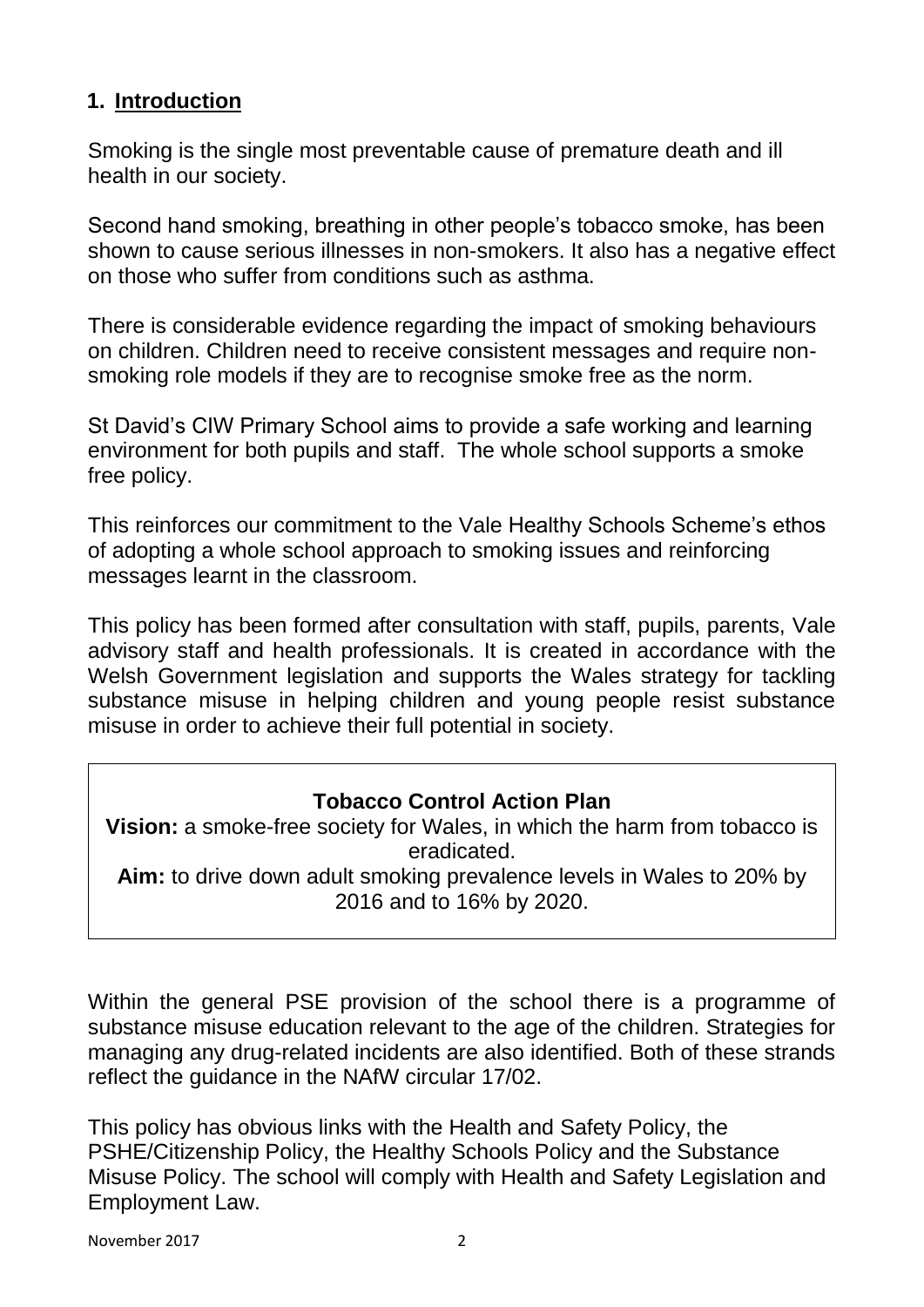# **2. Definition of substance**

The standard definition of a substance used for this policy is – 'A substance is something people take to change the way they feel, think or behave' (United Nations). A defined range of substances covered by the policy will be tobacco.

For the purposes of the Smoke Free policy e-cigarettes and vaping shall be classed in the same manner as smoking of other materials in all cases.

The school site includes buildings and grounds within the perimeter fence, but also extends to just outside the entrance gates. It also includes school transport and linked sites regularly visited by our children visits such as the Multi Use Games Area and Cricket field at the Village Hall.

## **3. Aim**

To provide a Smoke Free environment that protects and promotes the health and well- being of the entire school community and visitors to the school.

### **The Smoke-Free Environment**

The following statements apply to all staff, pupils and visitors to the school e.g. parents, visiting suppliers, temporary staff, contractors and governors.

- Smoking, including e-cigarettes is not permitted in any part of the school site at any time. (Including out of school hours) This includes all school buildings and the outside areas of the school including the playground, sports field or car parks. It also includes the MUGA & cricket pitch in the Village Hall
- Smoking including e-cigarettes by anyone on a school visit or trip is not permitted.
- Smoking including e-cigarettes outside the entrances and exits to the school site will be strongly discouraged.
- A smoke free statement is included in the school's prospectus and staff handbook.
- The relevant signage is displayed around school. No smoking/vaping
- Smoking including e-cigarettes is not permitted in school transport or any vehicles being used on school business when pupils or staff are passengers.

Staff members are expected to inform visitors of the smoke free policy. However, they are not expected to enter into any confrontation which may put their personal safety at risk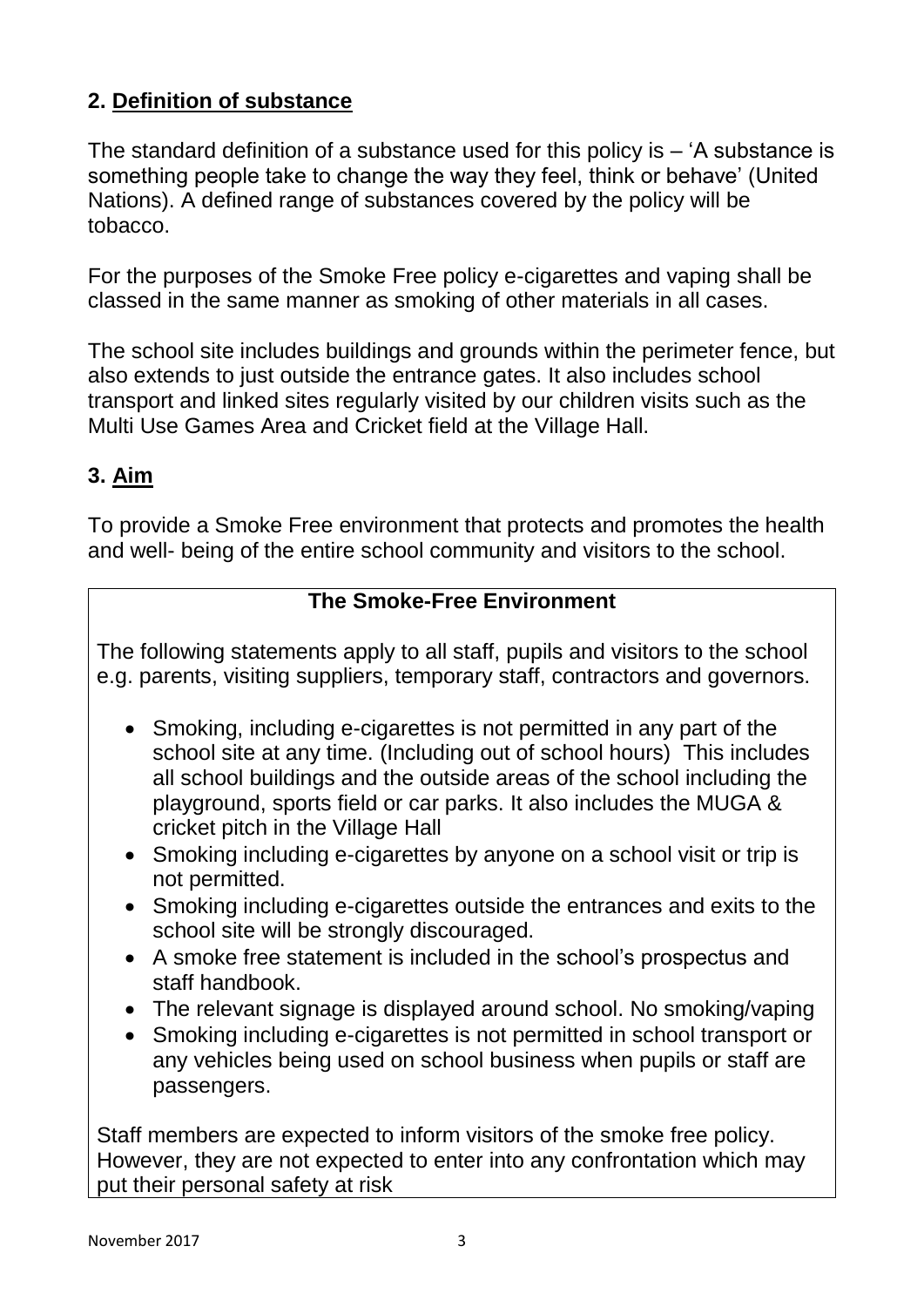## **4. Objectives**

The school will:

- Use the curriculum to raise awareness of the risks of smoking to pupils, promoting a healthy lifestyle and enabling pupils to make responsible healthy choices in relation to smoking. This is reflected within the school's PSE and science curriculum and by providing excellent role models for all children and adults within the school.
- Equip children with the social skills that enable them to resist the pressure to smoke, either from their peer group, or from society in general.
- Participate in Welsh Government initiatives to promote non-smoking.
- Ensure that organisations/individuals using school facilities agree to comply with the Smoke Free Policy.
- Support staff who want to quit smoking by providing relevant information including NHS Stop Smoking Services, local support available and help Me Quit <http://www.helpmequit.wales/> (0800 085 2219).
- Provide information and advice to parents as required.
- Guarantee the right of non-smokers to breath in air that is free from tobacco smoke.

# **5. Curriculum**

Effective Substance Misuse Education including smoking will enable children and young people at St David's to make responsible informed choices about their lives. It will not be delivered in isolation; this will reflect the approach within the Personal and Social Education (PSE) Framework for Wales, which underpins this Policy.

| <b>Key Stage</b>                  | <b>PSE Framework</b>                                                                                                                     | <b>Wales National Curriculum</b><br><b>Science Order</b>                            |
|-----------------------------------|------------------------------------------------------------------------------------------------------------------------------------------|-------------------------------------------------------------------------------------|
| <b>Foundation</b><br><b>Phase</b> | Understand that medicines<br>are taken to make them<br>better, but that some drugs<br>are dangerous                                      | Pupils should be taught about the<br>role of drugs as medicines                     |
| KS <sub>2</sub>                   | Know the harmful effects,<br>both to themselves and<br>others of tobacco, alcohol,<br>solvents and other legal and<br>illegal substances | Pupils should be taught that<br>tobacco and other drugs can have<br>harmful effects |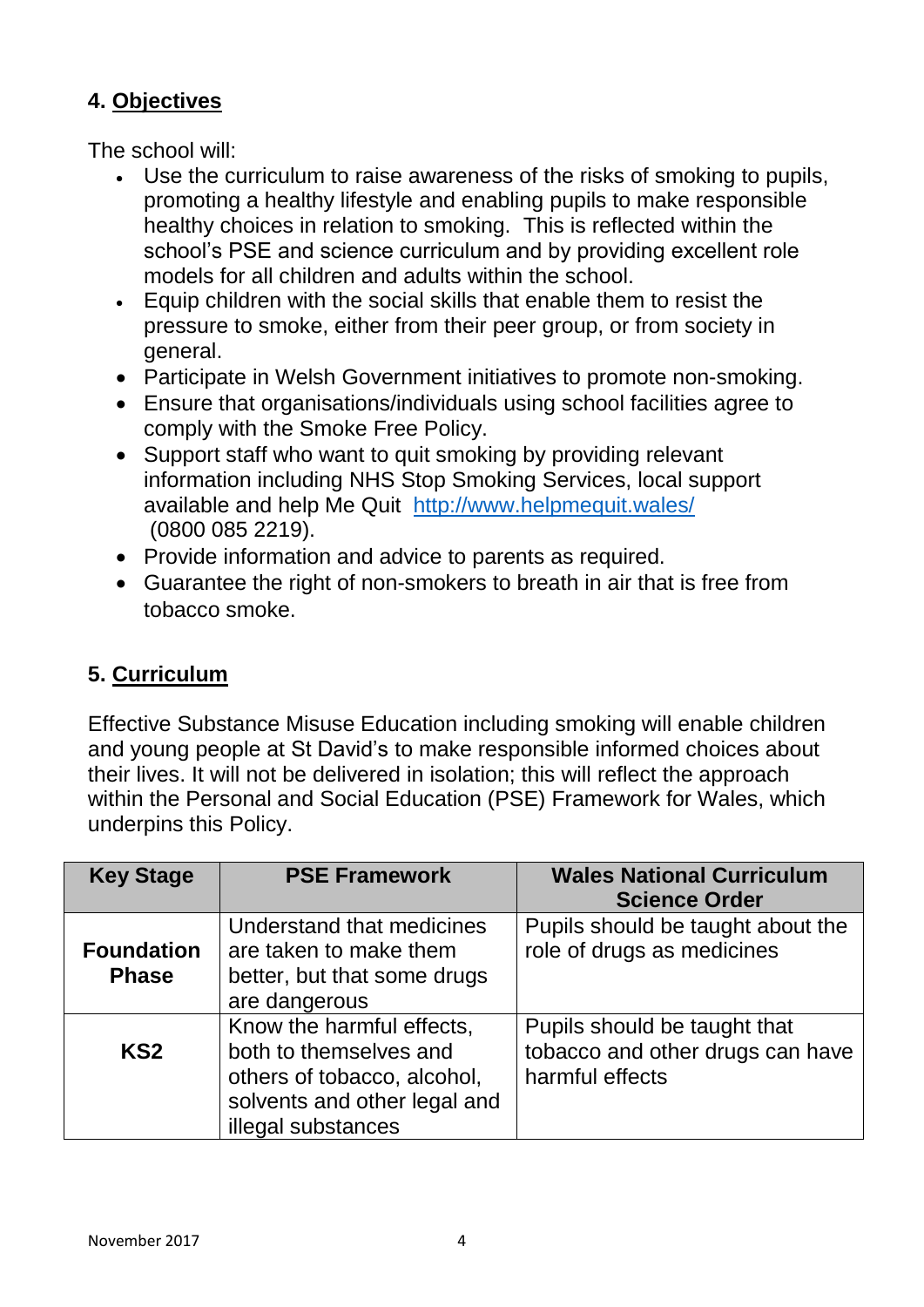- The dangers of smoking are addressed in KS2 in our programme of personal, social and health education (PSHE), with advice and support from the Health Authority.
- As well as teaching the children about the effects that smoking has on the body, we engage them in discussions about the reasons why people start to smoke, and what they themselves should do if other people encourage them to try cigarettes.
- Class teachers lead all such discussions in a sensitive manner. They encourage the children to explore the views of other people, and to reflect on their own personal convictions with regard to smoking. They explain that it is illegal for cigarettes to be sold to people under sixteen years of age, but our aim is for children to refrain from smoking not only for that reason, but also because they believe that smoking is a wrong lifestyle choice.
- The dangers of smoking sometimes arise as an issue in science lessons at Key Stage 2, when children learn about the way substances affect the whole body.
- When such an issue arises, class teachers deal with it in context, and answer the children's questions to the best of their ability, taking care to explain that smoking is dangerous, and should be avoided.

# **6. Delivery**

Pupils will learn about the risks of smoking using approaches that provide:

- Consistent accurate information presented simply and clearly.
- Informative and accessible reading material.
- Access to peers and credible adult experts, in addition to teachers/youth workers.
- Stimulating and enjoyable tasks.
- Appropriate challenges in an atmosphere, where they feel secure enough to play a full and active part.

# **7. Use of outside Speakers**

Where people from external agencies are invited into the school they are 'visitors' and will be seen as contributing to the school's agreed programme and not replacing it. Visitors will be involved in the planning of the full programme and contribute their specific expertise where required e.g. Cardiff & Vale Health Board, Police School Liaison Officer, Youth Ambassadors, Healthy Schools.

# **7. Training**

November 2017 and the state of the SN state of the SN state of the SN state of the SN state of the SN state of the SN state of the SN state of the SN state of the SN state of the SN state of the SN state of the SN state of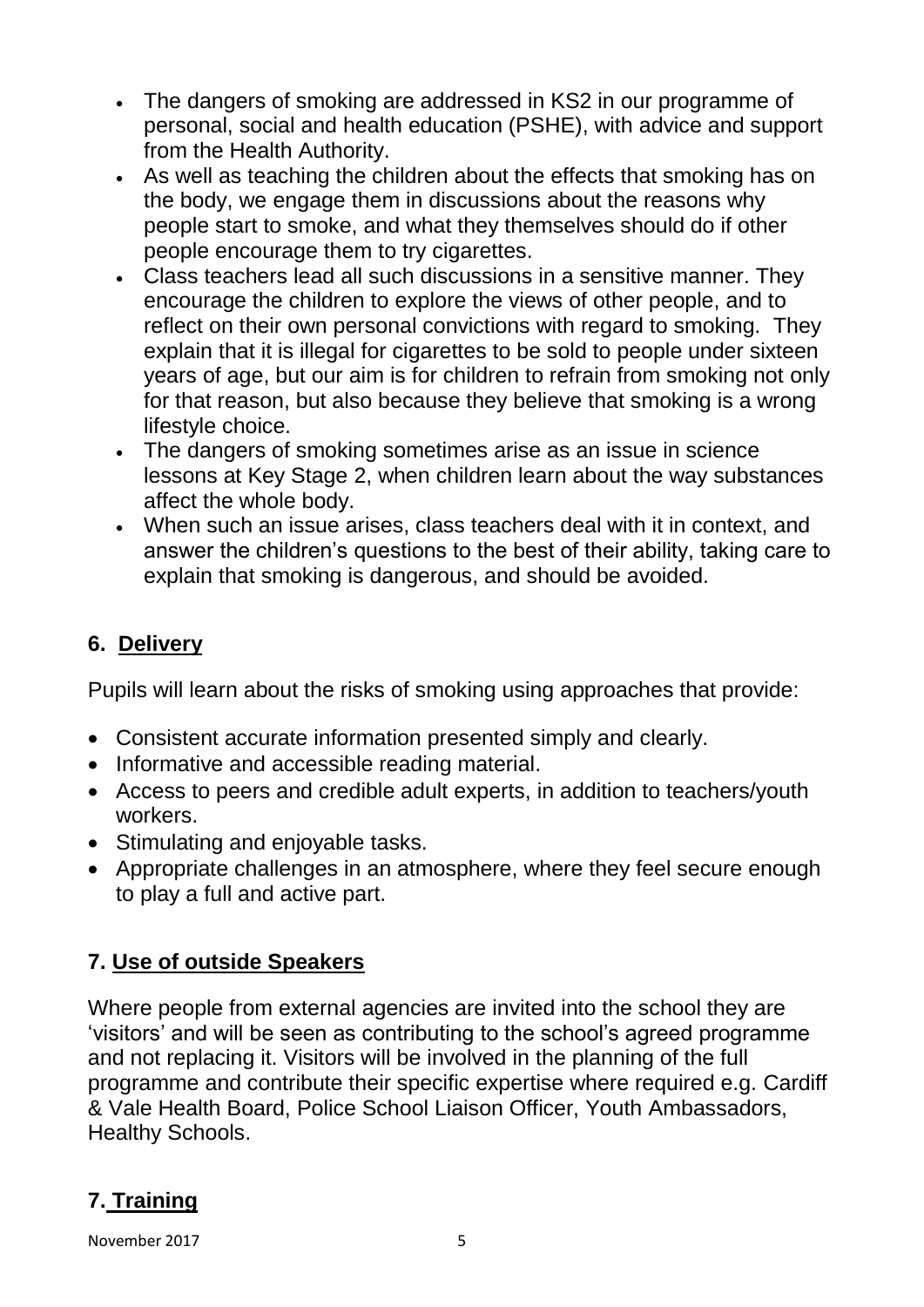SMT will ensure that there is adequate training and resources for all staff involved in the delivery of the aims and objectives of the policy.

# **8. Disciplinary action**

- The day to day implementation of this policy is the responsibility of the whole school community and everybody has a duty to respond to breaches of the policy.
- Any persons who smoke on the premises will be asked to extinguish the offending item and/or leave the premises.
- If any members of staff wish to smoke, they must leave the school site. *(Currently there are no smokers employed by the school.)*
- Staff or students who breach the smoke free policy will be advised that this could result in disciplinary action. This includes the use of ecigarettes/vaping.
- Breaches of this policy by pupils will result in the involvement of their parents.

# **9. Procedures for dealing with an incident**

Staff who become aware of incidents involving pupils and smoking will inform the responsible staff member. The responsible staff member will then notify the head teacher. The response will depend on the type and degree of risk, with some situations requiring immediate action.

Pupils and staff who disregard the policy will be disciplined according the school's disciplinary and behavioural procedure.

All tobacco will be confiscated and destroyed.

### **Immediate action is needed when there is a clear risk to safety, for example:**

| <b>Example</b>                   | <b>Action</b>          |  |
|----------------------------------|------------------------|--|
| Tobacco is being supplied on, or | <b>Contact police</b>  |  |
| near premises to underage pupils |                        |  |
| Pupils in possession tobacco     | <b>Contact parents</b> |  |

## **10. Contact with Parents**

There will a reasonable attempt to contact parents to inform them of any tobacco related incident unless:

• There are child protection concerns

November 2017 and the contract of the contract of the contract of the contract of the contract of the contract of the contract of the contract of the contract of the contract of the contract of the contract of the contract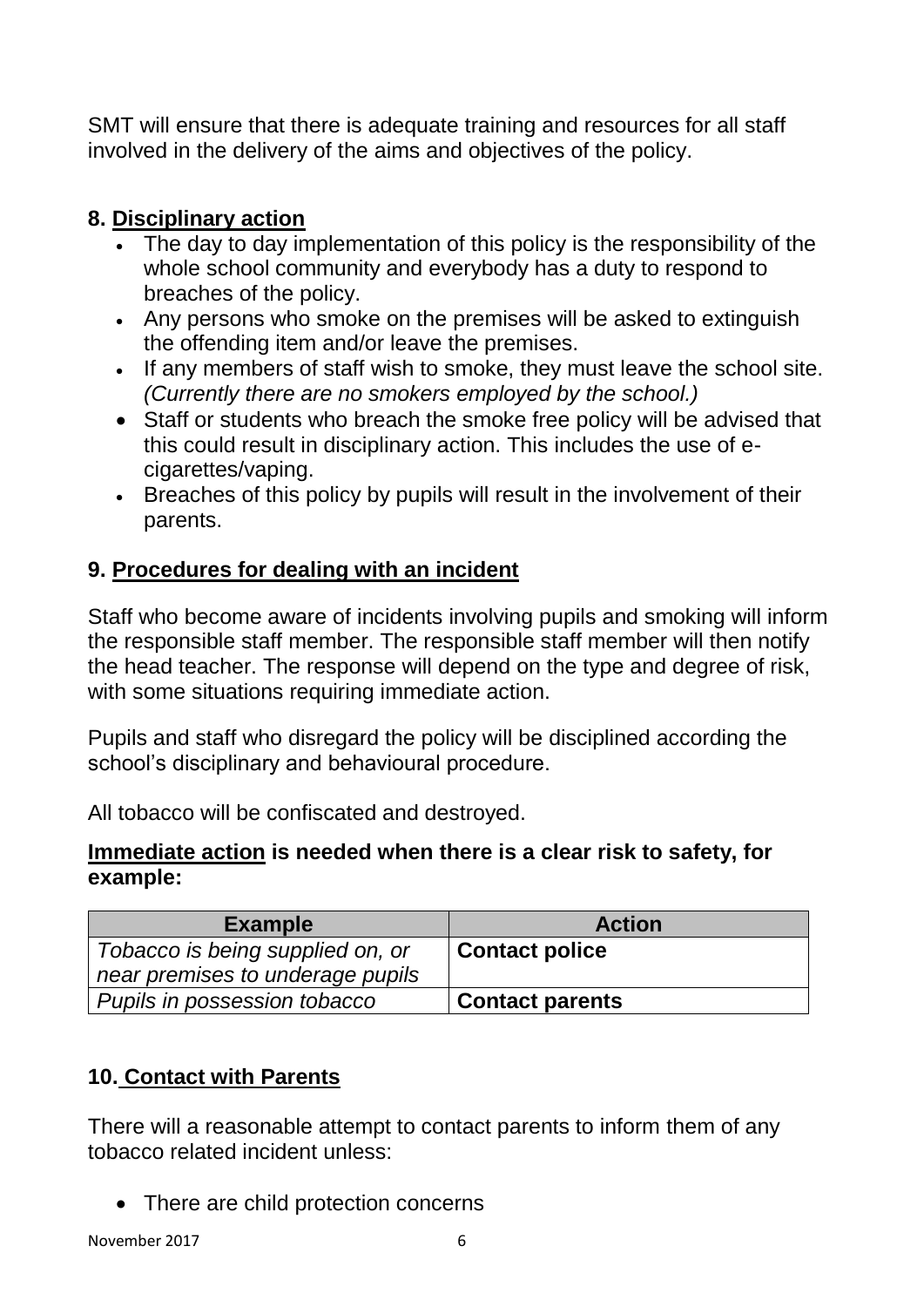- It would interfere with a school investigation
- It would interfere with a police investigation
- It could result a greater harm to the child for another reason.

# **11. Supporting pupils after an incident**

The school will have procedures in place to protect the welfare of any pupil after an incident. They may require support in the period following a tobacco incident, as they may feel extremely vulnerable at the time.

The range of responses may include:

- Pupil assistance programmes
- Referral to smoking cessation service
- School based counselling
- Youth support services
- Behaviour contracts
- Restorative approaches
- Fixed term exclusion
- Permanent exclusion

## **16. Implementation**

The Head teacher and Governing Body have ultimate responsibility for the implementation of the Smoke Free Policy.

At St David's, the member of staff with responsibility for the Smoke Free Policy is (Mrs Laura Clewer) Mrs Leah Croke-West.

The school Governors will review this Policy in line with the Policy review cycle. Governors may also be involved in disciplinary proceedings as and when required.

# **17 Monitoring and Evaluation**

- Opportunities will be provided which will enable pupils' to participate and evaluate what they have learnt according to their age, needs and ability.
- Parents will be invited to feedback their ideas for improvements on a regular basis both verbally and through questionnaires
- School council (if applicable)
- Progress will be monitored at regular intervals by SMT and governors: specific issues will be discussed at staff meetings as appropriate

This policy will be reviewed in accordance with the school development plan